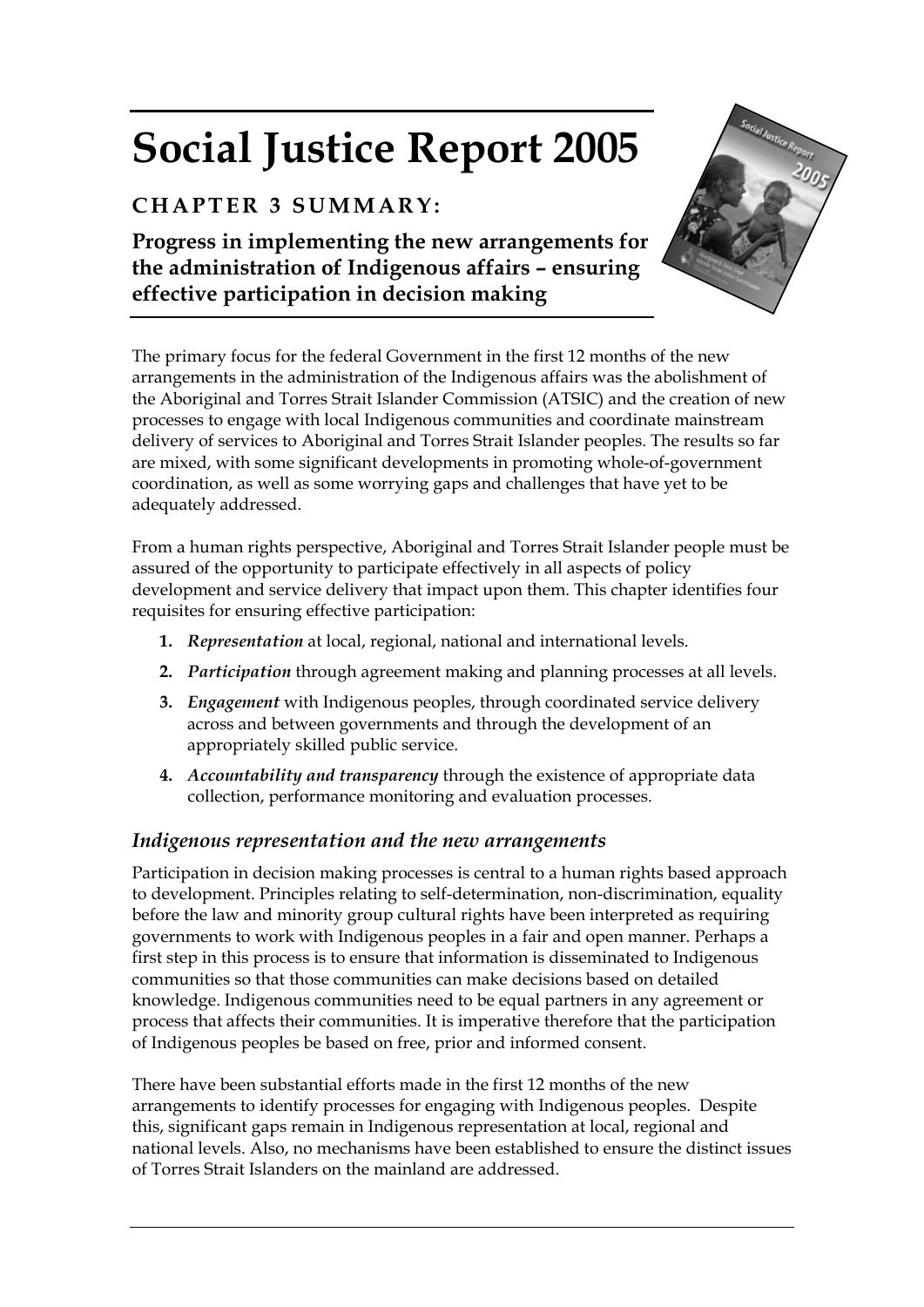The first priority must be to establish regional representative bodies which can link to local, as well as state and national levels. **Regional Partnership Agreements** can provide a solid basis for this to occur. Governments and communities have identified a number of representative models, most of which are based on connecting local services and decision making bodies, to a regional council or a state-wide forum. However, the federal Government has not yet outlined how it will support the proposed models. Addressing the absence of regional representation should be an urgent priority for governments i n the next financial year.

While most of the focus throughout the last 12 months has been on developing local and regional representative models there has been very little consideration given to ensuring national level input of Indigenous peoples into policy making processes.

Concerns raised by the abolition of ATSIC include:

- establishing replacement processes for the participation of Indigenous peoples in Commonwealth-State framework agreements;
- the absence of requirements for government to consult with Indigenous organisations;
- facilitating Indigenous participation in national policy debates through linking local and regional levels structures to the national level; and
- negotiating with Indigenous peoples on the positions on Indigenous rights adopted by the governments in international fora.

The absence of a framework for Indigenous representation at all levels of decisionmaking undermines and contradicts the aims of the new arrangements. It restricts the ability of Indigenous people to participate in decision-making processes where they would have otherwise through the ATSIC Regional Council's.

# *Indigenous participation through local level agreement making*

An integral component of the new arrangements has been the negotiation of local level agreements within Indigenous communities. These are known as **Shared Responsibility Agreements** (SRAs), which are based on mutual obligation principles. Early on, the federal Government set a target of finalising 50-80 SRAs by June 2005, which was met. The target for the 2005-06 is 100 SRAs.

This chapter considers how SRAs impact on the well-being of Indigenous peoples and whether they are consistent with human rights standards. SRAs have the potential to improve the enjoyment of human rights by Indigenous peoples in the following ways:

- by being based on local level negotiation and consultation, they could ensure the effective participation of Indigenous peoples in decision making that affects them;
- by tailoring services to the specific circumstances of the community, they could lead to culturally-appropriate service delivery and improved accessibility of mainstream services;
- by supporting the development of local enterprises that are culturally relevant, they could expand the existence of otherwise limited economic development opportunities in remote communities; and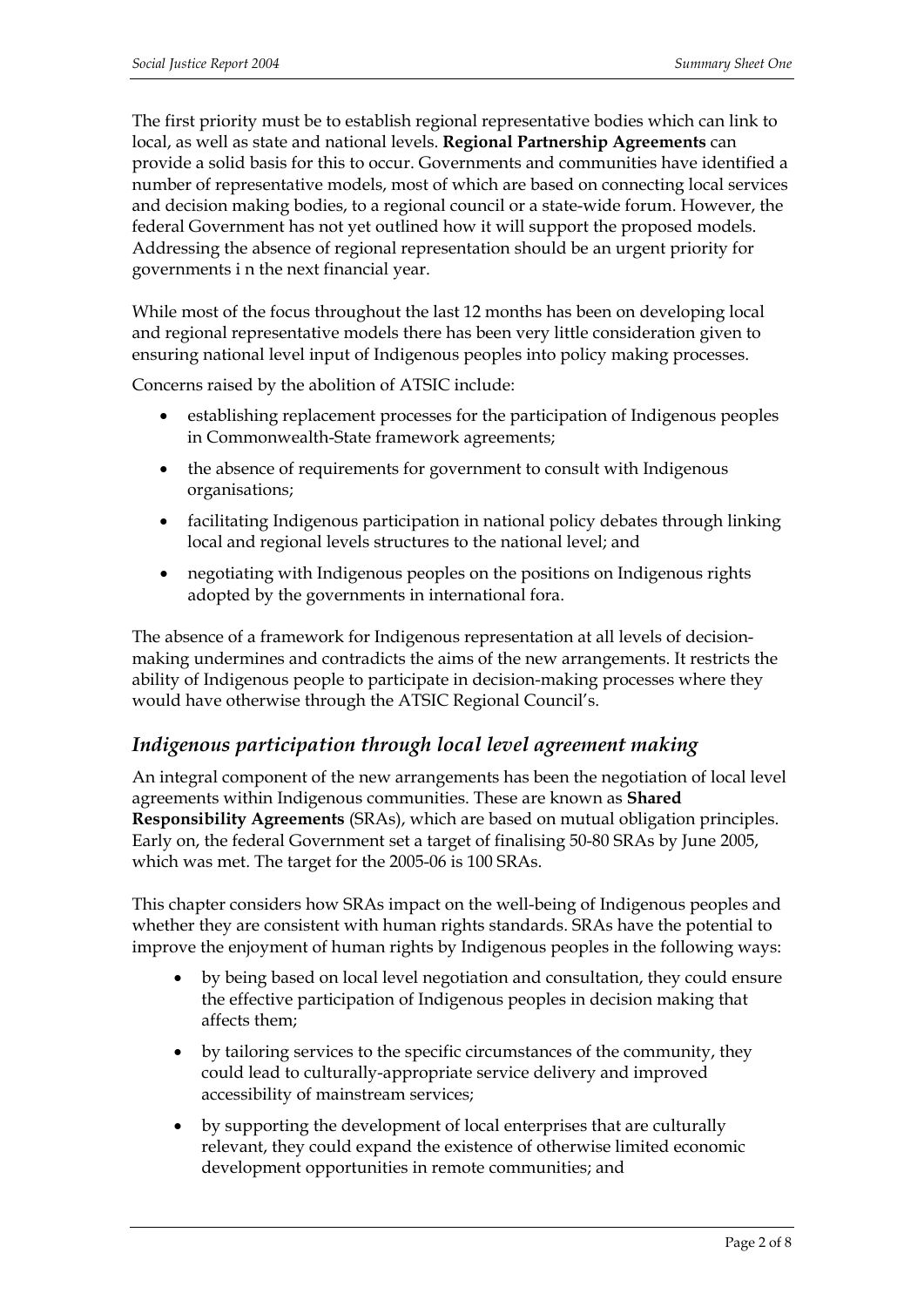• by being part of a comprehensive plan to address the needs and build the capacity of communities, they could lead to the empowerment of Indigenous communities.

Conversely, SRAs also have the potential to restrict the enjoyment of human rights by Indigenous peoples in the following ways:

- if they impose conditions on Indigenous peoples' access to services, where such services are otherwise available to other sections of the community without condition;
- if SRAs make the progressive realisation in the enjoyment of rights for Indigenous peoples contingent upon conditions being met (this is particularly relevant given the existing state of inequality experienced by Indigenous peoples); and
- if they make Indigenous peoples access to core minimum entitlements conditional, as these matters require immediate effect and are not subject to negotiation.

#### **Free, prior and informed consent**

A key principle that emerges throughout the considerations for agreement making is that of *free, prior and informed consent,* which represents a synthesis of the obligations to ensure effective participation. The elements of this principle include the lack of coercion, intimidation and manipulative actions; that consent has been sought in advance and consultation processes have been respected; information is provided on the scope of the activity; and that consultation and participation are undertaken in good faith.

The public debate about SRAs has generally been based on very limited information. The Social Justice Commissioner's Office has been provided with copies of SRAs as well as visiting many communities involved in SRAs to talk with them about their experiences in making them. This has confirmed that great care must be taken in passing judgement on individual agreements based solely on media reports.

The following guideline of principles suggests that SRAs may still potentially breach human rights even if it provides a benefit that is over and above essential services, if it is provided in a manner that is discriminatory or makes addressing existing inequalities contingent upon the completion of mutual obligation principles.

#### *Human rights standards relating to the process of SRA making*

- 1. Non-discrimination and equality.
- 2. Effective participation.
- 3. Transparent government frameworks.
- 4. Indigenous representation.
- 5. Accurate and appropriate reporting and data collection.
- 6. Adopting a long term approach to planning and funding.
- 7. Capacity building.

#### *Human rights standards relating to the content of SRAs*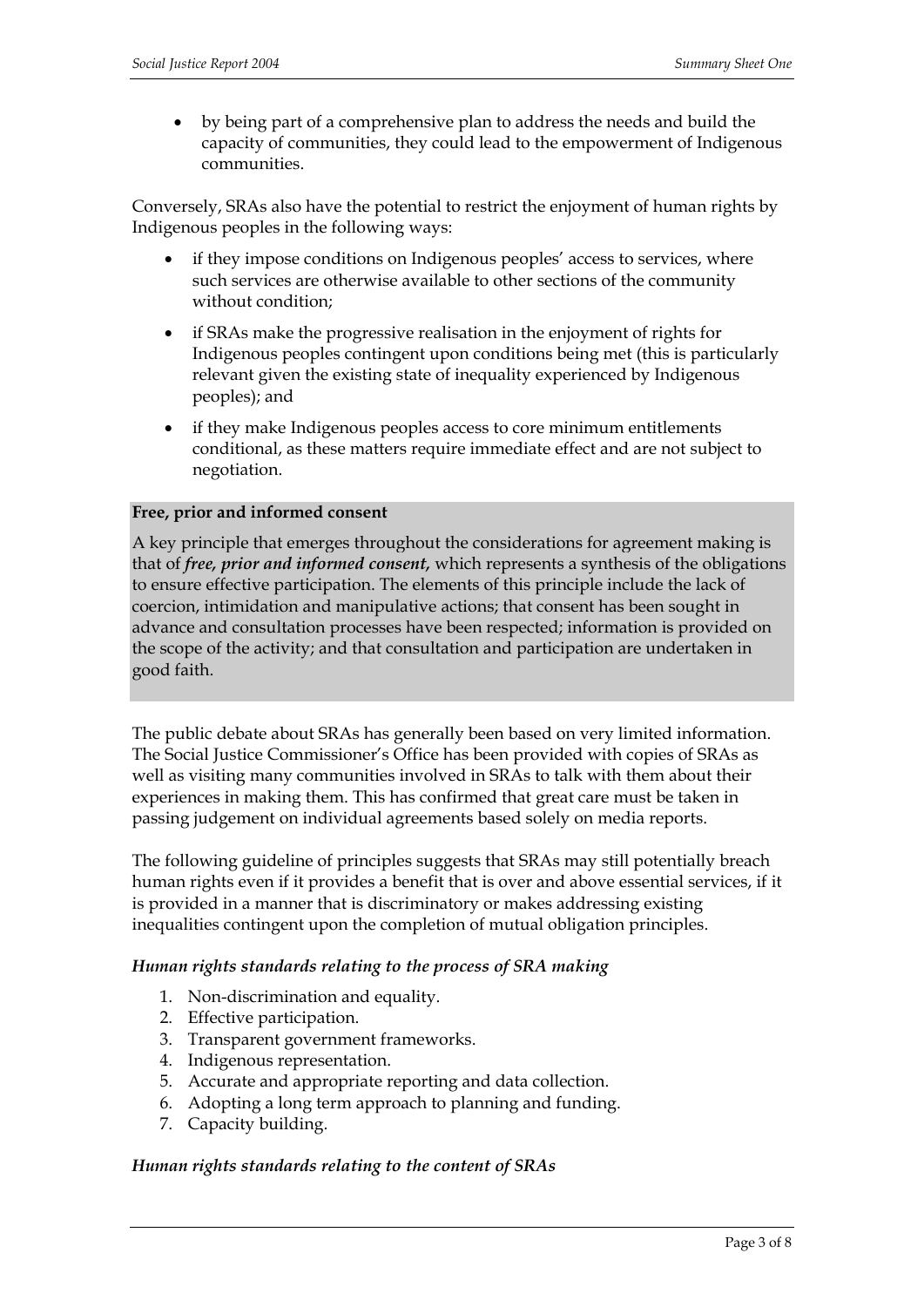In addition to the principles relating to the *process* of engagement, there are a number of principles that are relevant to the *content* of SRAs to ensure that they are consistent with human rights standards, in particular those set out in the International Covenant on Economic Social and Cultural Rights (ICESCR).

Those principles can be summarised as:

- 1. Non-discrimination and equality before the law.
- 2. Special measures and legitimate differentiation of treatment.
- 3. Progressive realisation of rights.
- 4. Core minimum obligations.
- 5. Respecting, protecting and fulfilling rights.

Human rights standards require that:

- the government takes whatever steps are necessary;
- strategies should reflect extensive genuine consultation with, and participation by, all of those affected; and
- the government can demonstrate that the measures being taken are sufficient to realise the right for every individual in the shortest possible time in accordance with the maximum of available resources.

Over the next 12 months, the Social Justice Commissioner's Office will focus on agreements that involve commitments about subject matter relating to the delivery of basic entitlements or essential services. This is to ensure that the obligations made in such agreements amount to positive measures to fulfil human rights and do not place restrictions on the accessibility of basic entitlements.

The SRA process is clearly an evolving one. Presently the SRA process appears to lack some of the key elements necessary to ensure appropriate engagement of Indigenous communities. In particular, there are not transparent frameworks for government accountability, with an absence of sufficient benchmarking or targets in many agreements. Although recent guidance provided by the Office of Indigenous Policy Coordination (OIPC) in developing relevant and appropriate key indicators, aligned with *Overcoming Indigenous Disadvantage* is a step in the right direction.

#### *Government engagement with Indigenous peoples*

A key element that will determine the success of the new arrangements is the ability of governments to effectively engage with Indigenous people. This chapter details the challenges to achieve this, including:

- ensuring that public servants have the appropriate skills to engage with communities;
- improving the coordination of activities and services at the federal level, as well as with the state, territory and local governments; and
- improving the accessibility of mainstream services, and the coordination of mainstream and Indigenous specific services.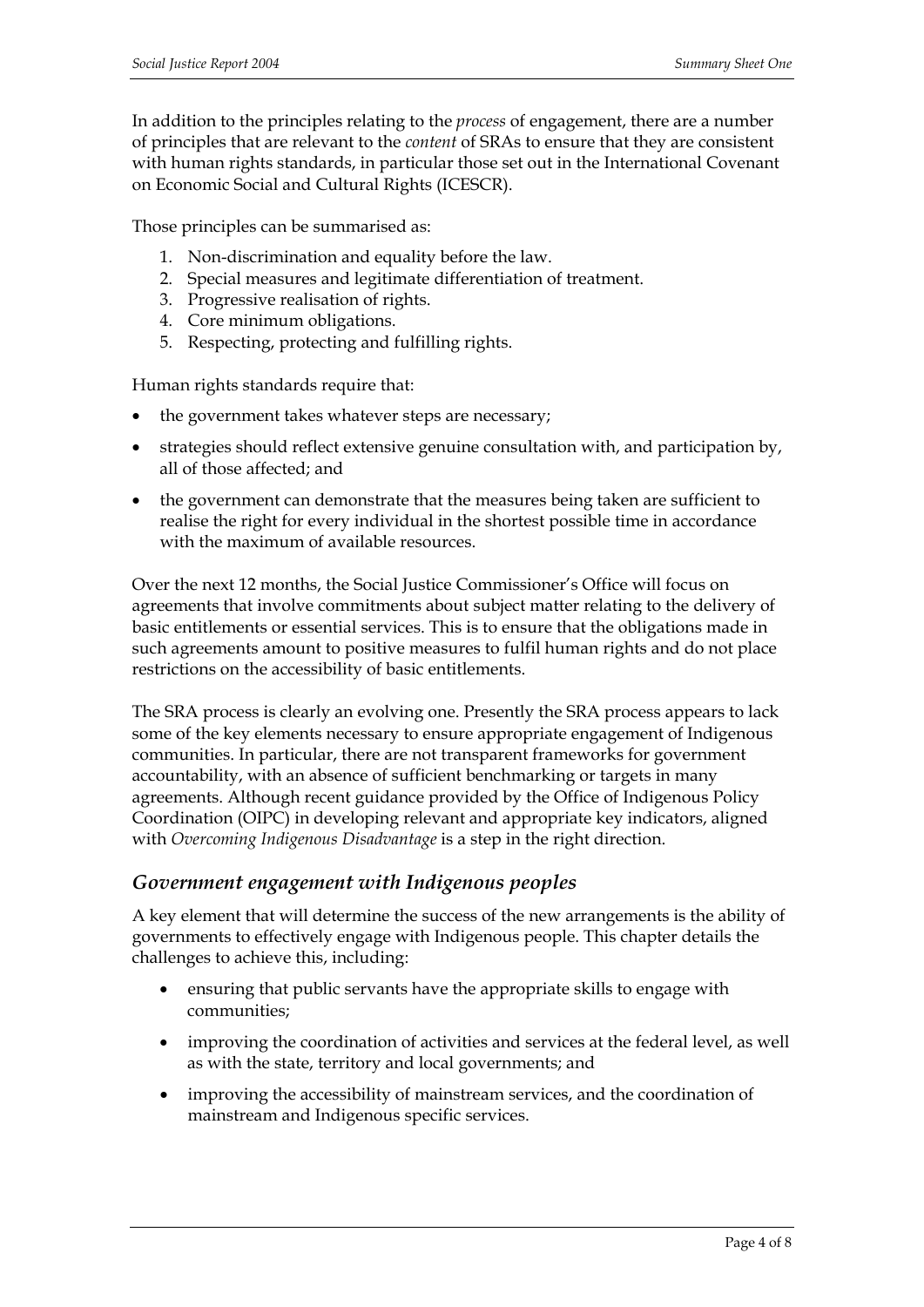The appointment of Ms Pat Turner as Aboriginal and Torres Strait Islander Employment Coordinator at the Australian Public Service Commission (APSC) indicates an increased focus on these issues by the Australian Public Service (APS).

Another welcome development was the launch of the APS's *Employment and Capability Strategy for Aboriginal and Torres Strait Islander Employees* which, among other things, aims to provide pathways to employment by removing barriers and supporting employees. The strategy specifically aims to increase the number of Aboriginal and Torres Strait Islander people in the public service and build the capacity of the APS generally to provide more effective service delivery to Indigenous people.

A key feature of the new arrangements is the placement of staff from across mainstream departments into Indigenous Coordination Centres (ICCs) in regions across Australia. This approach involves a significant shift in how mainstream departments provide service delivery for Indigenous communities. It will require that staff is suitably skilled to undertake the diverse requirements expected of them and to consider best practice models for the integration of activities of different departments within an ICC.

Improved coordination between state and territory governments will be necessary in order to ensure the success of the new arrangements. This is a central undertaking by all governments through the *National Framework of Principles for Government Service Delivery to Indigenous Australians* as agreed to by COAG in June 2004. It includes the signing of **bilateral agreements** between the federal, state and territory governments. As at June 2005, one bilateral agreement had been signed between the Northern Territory and the Commonwealth Government. The agreement commits both governments to work together in partnership with Indigenous people to overcome disadvantage.

Negotiations continue on bilateral agreements in the other states and territories.

# *Reforms to the Community Development Employment Program scheme*

Perhaps the most significant development over the past year has been the reform to the Community Development Employment Program (CDEP) scheme. The reform to the CDEP is integral to the whole-of-government approach to delivering services, especially carrying out the details of SRAs. The CDEP will be largely responsible for performing many of the activities agreed to under SRAs - from essential service delivery activities (such as garbage collection) to community development activities (such as building community halls and basketball courts).

The reform to the CDEP scheme highlights the potential of aligning Indigenous specific services with the mainstream. One of the main principles of the new arrangements is the government's desire to see Indigenous people relying less on passive welfare and participating in mainstream employment. The lifting of Remote Area Exemptions (RAEs) is another aspect to this approach and one that will impact on the operations of some CDEPs.

The government has said that it will take local conditions and employment opportunities into account rather than being too prescriptive in their approach to outcomes. However, the lack of consultation during the development of the reforms is not consistent with communities and government being equal partners in this process.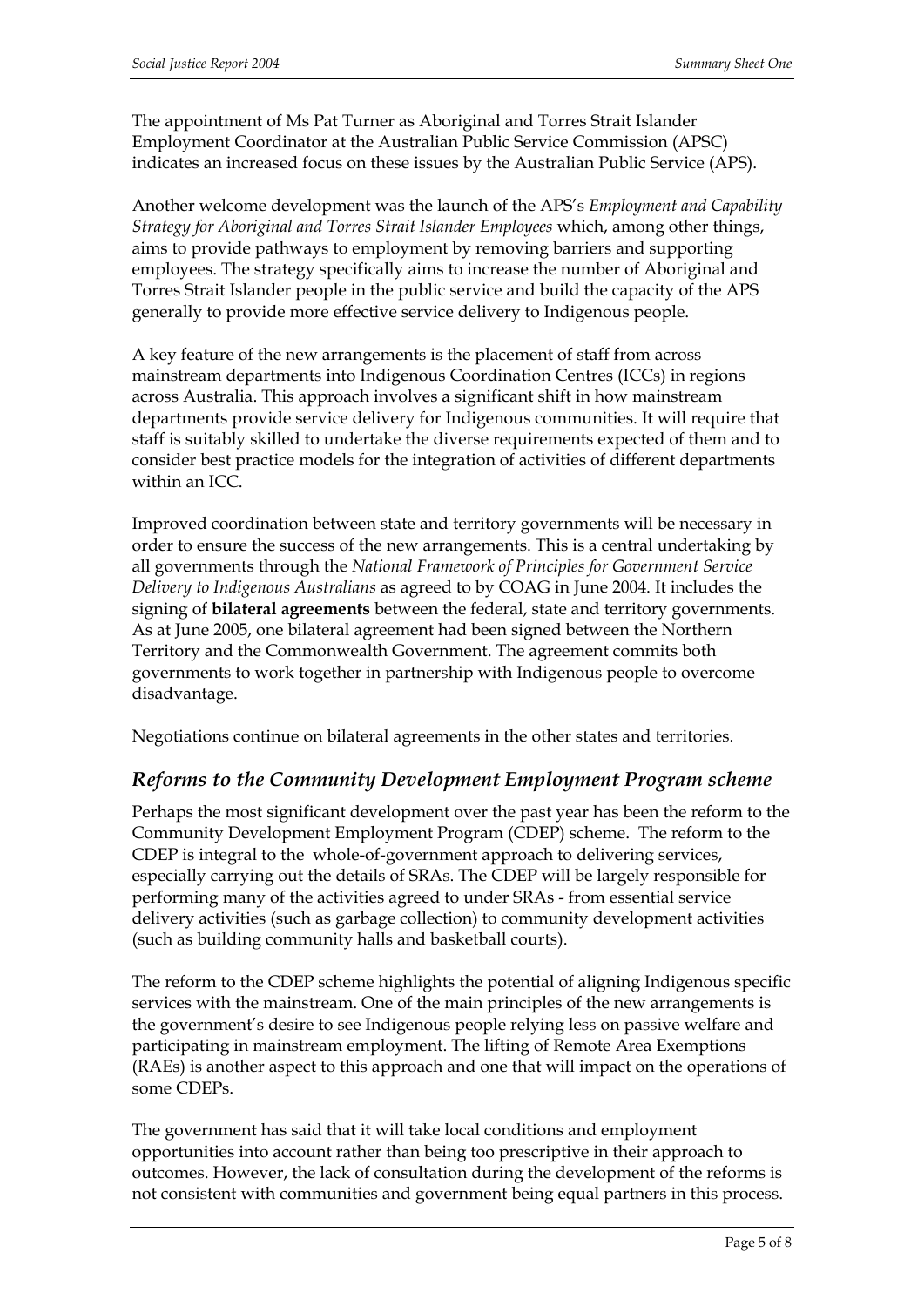The focus on welfare reform also needs to be broadened to consider long-term challenges to the sustainability of Indigenous communities. This includes educational opportunities, the opportunities provided by the availability of new forms of technology and housing, as well as economic development and employment.

# *The accountability and transparency of the new arrangements*

Now that the new arrangements have been in place for over 12 months it is critical that steps be taken to ensure that the government's intended policy and program goals are properly monitored and outcomes appropriately evaluated.

Progress to date has been slow in ensuring that the new arrangements are subject to rigorous and transparent monitoring processes. The absence of sufficient processes amounts to a failure of government accountability.

One of the main concerns is the lack of evaluation of the **COAG trial sites.** This is especially concerning given that the new arrangements are largely based on the COAG trial model. This concern was expressed in the *Social Justice Report 2004* and there are still no formal evaluations of the trials 12 months later.

However, the Social Justice Commissioner has been advised by the OIPC that the terms of reference for the independent evaluations have now been finalised and are expected to be produced in early 2006. The Commissioner is particularly concerned by the statements of some governments and departments which suggest that in some trials the baseline data for the evaluations still does not exist. This concern has been confirmed by two independent community initiated reports on the Shepparton trial site, which found that the lack of baseline data and milestones established by the trials has made it difficult to know whether success has been achieved.

The lack of progress and lack of transparency on this issue has the potential to undermine the credibility of the trials. This would be a great shame, given that there are positive lessons to be learned from these major initiatives.

The concerns I have in relation to the COAG trial sites are also relevant to the new arrangements. The new arrangements require rigorous monitoring and evaluation, especially the collection of performance information and data to support decisionmaking and to measure inputs and outputs.

At present, **data collections and performance information** systems do not provide information on a consistent or comparable basis. Furthermore, there is also very little information available that can identify the extent of usage of, or barriers to, mainstream services by Indigenous people. The absence of consistent and comparable data can result in inefficiencies, duplication and lack of accountability.

However, there have been a number of positive developments aimed at addressing a number of issues relating to performance information. The Australian Government Indigenous Management Information System (AGIMIS) is being developed by the OIPC in order to collect data and provide reports to monitor investment by government. The challenges for the project are consistency and compatibility of data. The system also needs to have an ability for data to be related to Indigenous socioeconomic outcomes.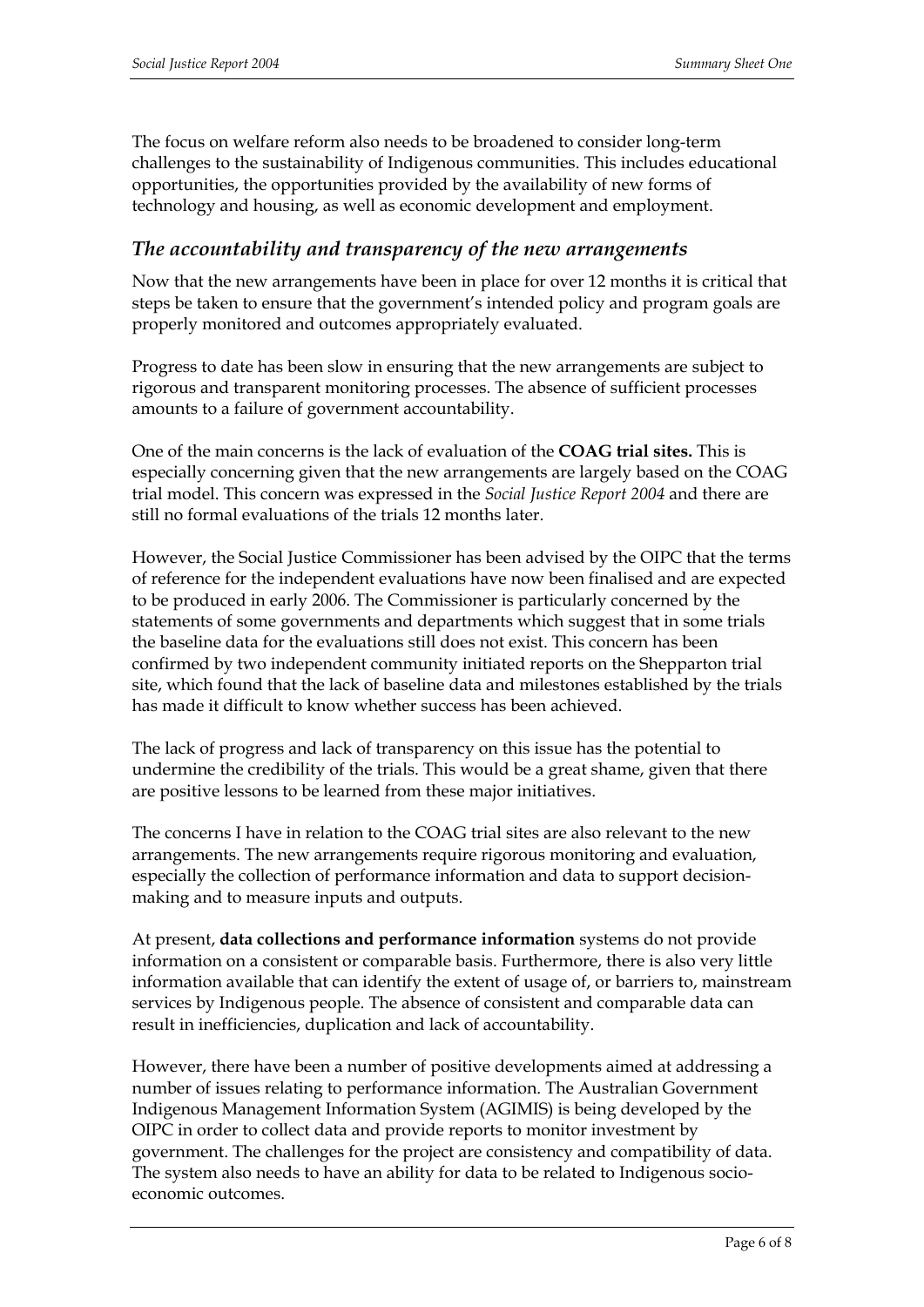There is currently little information to show progress on a variety of measures through the new arrangements. We are also unlikely to see an analysis of the 2006 Census data until 2007 or 2008 and analysis of the next National Aboriginal and Torres Strait Islander Social Survey (NATSISS) until 2008. The latest report on *Overcoming Indigenous Disadvantage* by the Productivity Commission Steering Committee for the Review of Government Service Provision reflects on data that pre-dates the new arrangements on most indicators. The report also identifies the strengths and weaknesses of current data collection sources such as Census data, the NATSISS and administrative data.

Another weakness resulting from the demise of ATSIC is the lack of structures currently in place to provide a framework to consult with Indigenous peoples. Data collection can only be effective when it involves Indigenous peoples' being consulted.

A further concern is the inconsistent provisions and unclear processes for measuring outcomes within SRAs. The OIPC have informed the Social Justice Commissioner's Office that SRAs will be initially evaluated on a limited basis by OIPC in the first half of 2006 – but not independently. However, the OIPC has acknowledged the role of independent streams of evaluation such as: the Office of Evaluation and Audit (Indigenous Programs); the Australian National Audit Office; and the Aboriginal and Torres Strait Islander Social Justice Commissioner.

The evaluations conducted by the Office of Evaluation and Audit (Indigenous Programs) and the Australian National Audit Office relate to specific Indigenous programs and system wide operations of the new arrangements.

One accountability framework mechanism available is the *Overcoming Indigenous Disadvantage* report, which will be produced every two years. The report will document the outcomes for Indigenous people and is intended to provide information to governments so they can assess whether their policy interventions are having the intended impact. By developing a range of key indicators, the Overcoming Indigenous Disadvantage reporting framework embodies a vision, committed to by all governments, that Indigenous people will one day enjoy the same overall standard of living as other Australians. They will be as healthy, live as long, and participate fully in the social and economic life of the nation.

At present there is no correlation between many programs and activities under the new arrangements and the key indicators developed by the Overcoming Indigenous Disadvantage reporting framework. SRAs to date are weak on addressing data limitations or ensuring rigorous, sustainable links to the reporting framework. These links need to be implemented. Applying benchmarks and monitoring frameworks means that processes which provide for the effective participation of Indigenous peoples' in decision making are transparent.

# **Recommendations and follow up actions**

This chapter contains two recommendations and five follow up actions.

**Recommendation one:** the federal Government, in partnership with state and territory governments, prioritise the negotiation of regional representative arrangements with Indigenous peoples. Representative bodies should be finalised and operational by 30 June 2006 in all Indigenous Coordination Centre regions.